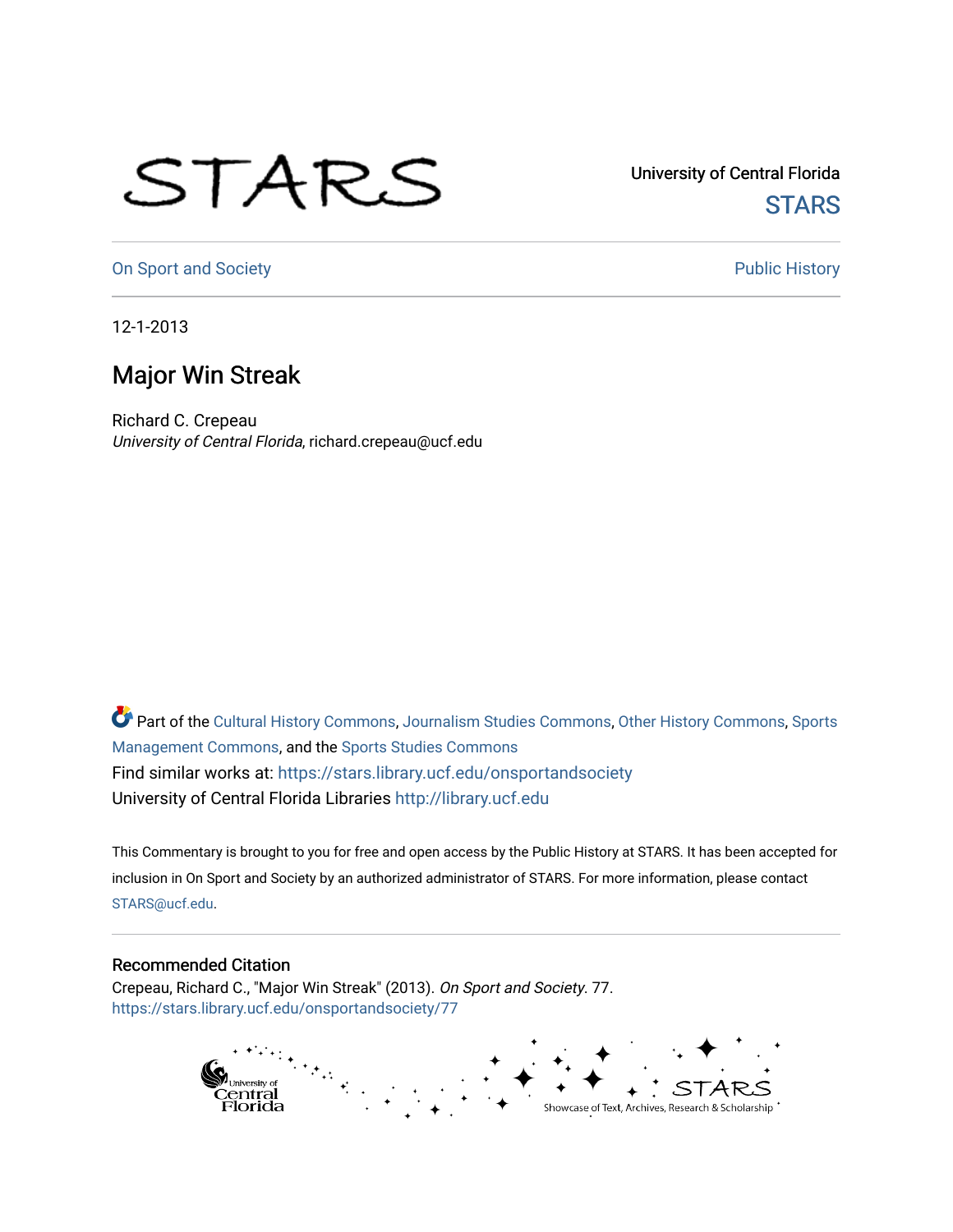## SPORT AND SOCIETY FOR ARETE DECEMBER 1, 2013

Two weeks ago the University of Minnesota was defeated 3-2 in hockey by the University of North Dakota. Twenty-two months earlier on February 17, 2012 the University of North Dakota defeated the University of Minnesota in overtime, 2- 1. The next day Minnesota beat North Dakota 5-2 beginning a 62 match winning streak that included two NCAA national championships and one undefeated season of 41 straight wins.

Why has most of nation not taken notice? Why do many hockey fans remain in the dark about this achievement? Where are the great network television tributes? The answer is simple. This was women's hockey.

If you Google "Women's Hockey Win Streak" little is turned up from sports news outlets outside the Twin Cities of Minneapolis and St. Paul. There are a few search results from Duluth and Grand Forks, North Dakota, but virtually nothing beyond the regions. The exceptions were a blog item in the New York Times that mentioned the second national championship, and a small item in USA Today noting the end of the streak.

There are those who will decry the lack of coverage of this achievement, this slighting of women's sport by the media, not to mention sports fans across the nation. What does it mean for women's sport? Does it diminish the achievement of the Minnesota women?

I must say I am ambivalent about this entire subject. Given the highly commercialized state of intercollegiate football and basketball, and to some lesser degree baseball and men's hockey, I find it difficult to get too upset about this case of neglect.

Is it the case that the only sport of value is that which is on television? If it is the case then most sport is not of value because most sport and sports are not among the commercial entertainment products that appear on our flatscreens with regularity. This does not diminish them as sports, nor does it reduce their value as sports. Someone does not need to be watching for a sport to be important or worthwhile.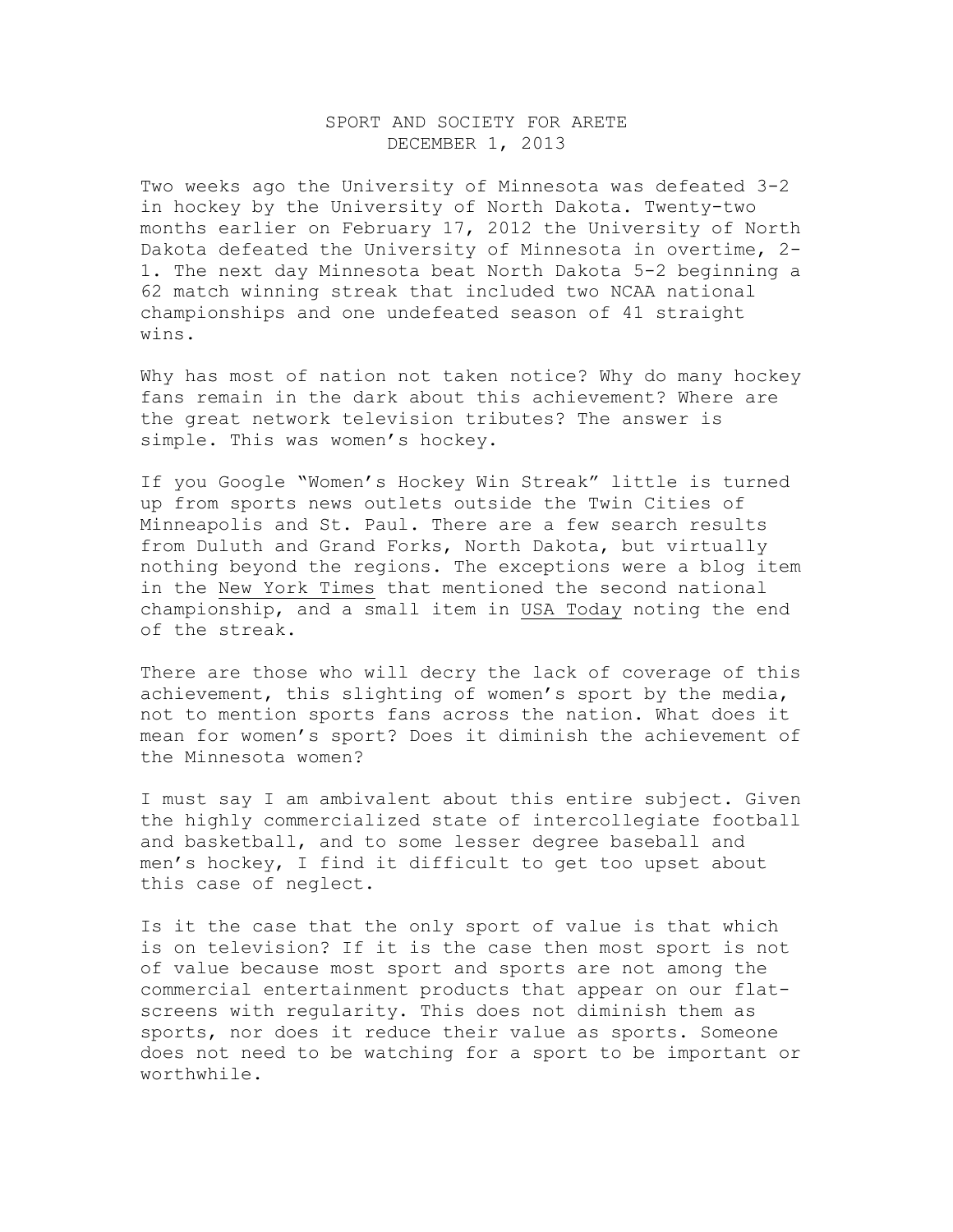The process of doing sport has an intrinsic value for the participant well beyond whatever it might do for the spectator. For the most part that value is unrelated to the gaze registered in ratings numbers or attendance figures. In fact most competitive sport at both the intercollegiate and interscholastic level is carried on beyond the view of fans without any particular harm being done to the athletes.

The level of performance is not measured by the numbers watching, but rather by the performance itself. The highest levels of performance are often achieved without spectators, or in front of very few spectators. For the athlete it is the performance, not the audience that is important.

In the artistic world of painters, writers, or sculptors, the artist is not creating for the public. In many cases the artist has a profound disdain for the public, regarding them as representative of philistine values or simple ignorance. Artists create to express themselves through their art. For the most part they do not do this on TV or before huge crowds in arenas. This does not diminish either the artist or the achievement. The art alone validates the artist.

In the same sense the sport validates the athlete. If the performance is remarkable it is not remarkable because someone is watching. So if few took notice of the achievement of the University of Minnesota women's hockey team, it does not mean that the achievement was not a great one. It simply means that a large number of people missed an opportunity to share a great athletic achievement.

This case is, of course, not unusual. The fact of the matter is that American television and sports audiences have not developed an interest in women's sport. This can be seen in the television ratings and the attendance figures for women's sport.

Some regard this as proof that women's sport is in some way inferior to men's sport. Some use this level of interest to question the significance and impact of Title IX. If your gauge of significance is in those numbers you may have a point. If on the other hand you look at the massive growth in the number of women in college and high school